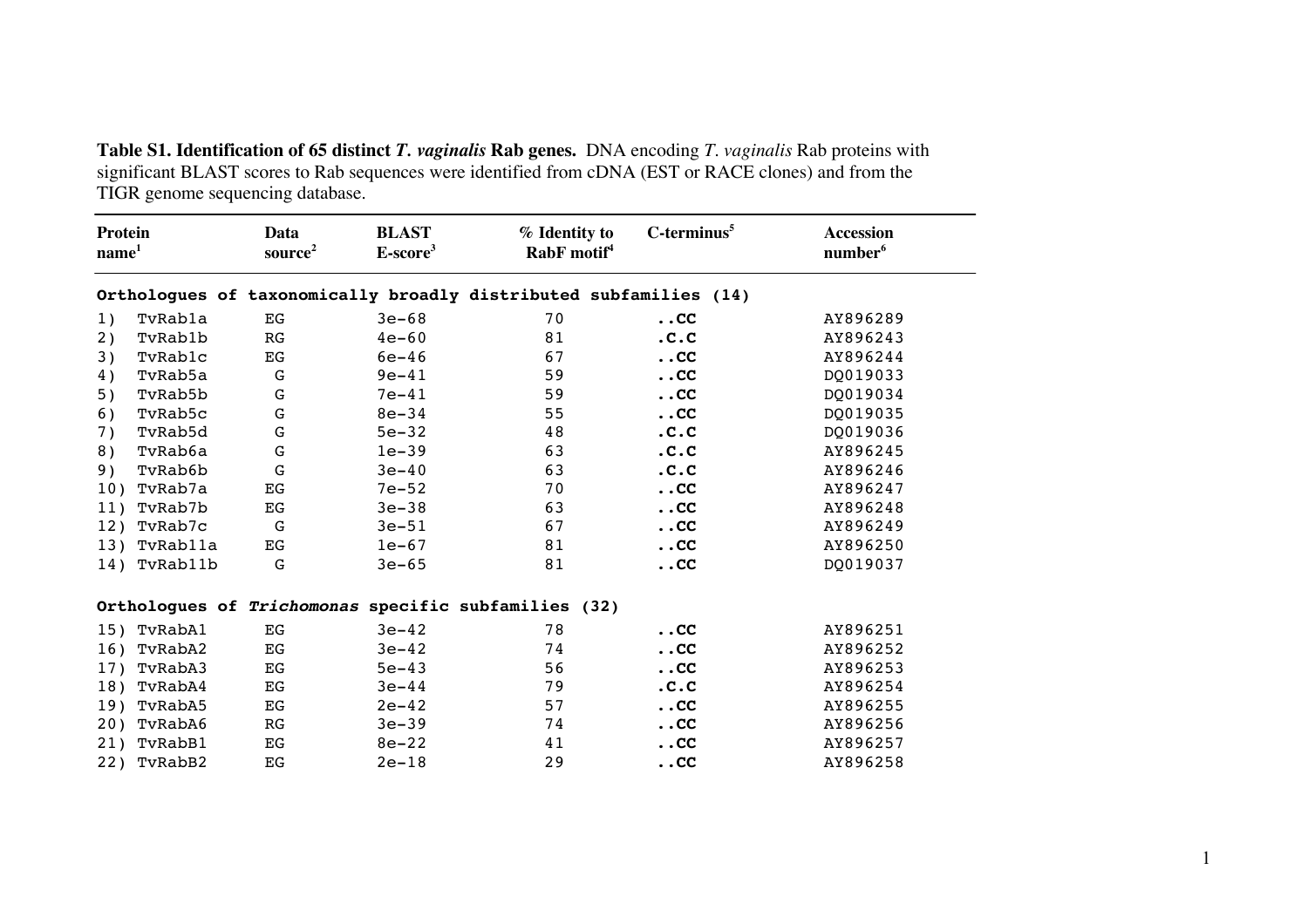| 23) | TvRabB3             | EG          | $1e-20$   | 37 | $\overline{\mathbf{.}}$ . CC       | AY896259 |
|-----|---------------------|-------------|-----------|----|------------------------------------|----------|
| 24) | TvRabB4             | EG          | $2e-20$   | 37 | $.$ CC $.$                         | AY896260 |
| 25) | TvRabC1             | EG          | $1e-36$   | 59 | .C.C                               | AY896261 |
| 26) | TvRabC2             | EG          | $6e-36$   | 63 | $\ldots$ CC                        | AY896262 |
| 27) | TvRabC3             | $_{\rm EG}$ | $2e-29$   | 56 | $. CC$                             | AY896263 |
| 28) | TvRabC4             | RG          | $1e-33$   | 59 | . <c< td=""><td>AY896264</td></c<> | AY896264 |
| 29) | TvRabC5             | G           | $8e - 36$ | 63 | .C.C                               | DQ019038 |
| 30) | TvRabC6             | G           | $4e-36$   | 55 | .C.C                               | DQ019039 |
| 31) | TvRabC7             | $\mathbf G$ | $4e - 35$ | 55 | $\ldots$ CC                        | DQ019040 |
| 32) | TvRabC8             | G           | $4e-31$   | 55 | SQKM                               | DQ019041 |
| 33) | TvRabC9             | G           | $3e-34$   | 55 | $\ldots$ CC                        | DQ019042 |
| 34) | TvRabD1             | EG          | $1e-36$   | 56 | $\ldots$ CC                        | AY896265 |
| 35) | TvRabD2             | EG          | $3e - 35$ | 56 | .C.C                               | AY896266 |
| 36) | TvRabD3             | EG          | $8e - 35$ | 52 | . <c< td=""><td>AY896267</td></c<> | AY896267 |
| 37) | TvRabD4             | $_{\rm EG}$ | $6e - 27$ | 56 | . <c< td=""><td>AY896290</td></c<> | AY896290 |
| 38) | TvRabD5             | G           | $1e-39$   | 59 | . <c< td=""><td>DQ019043</td></c<> | DQ019043 |
| 39) | TvRabD6             | $\mathbf G$ | $4e - 34$ | 52 | .C.C                               | DQ019044 |
| 40) | TvRabD7             | G           | $8e - 34$ | 44 | . <c< td=""><td>DQ019045</td></c<> | DQ019045 |
| 41) | TvRabD8             | G           | $5e - 33$ | 48 | . <c< td=""><td>DQ019046</td></c<> | DQ019046 |
| 42) | TvRabE1             | EG          | $2e-34$   | 41 | .C.C                               | AY896268 |
| 43) | TvRabE2             | $\mathbf G$ | $3e - 39$ | 44 | $. CC$                             | AY896269 |
| 44) | TvRabF1             | RG          | $4e - 35$ | 37 | .C.C                               | AY896270 |
| 45) | TvRabF2             | G           | $4e - 38$ | 61 | . <c< td=""><td>AY896271</td></c<> | AY896271 |
| 46) | TvRabF3             | G           | $2e-37$   | 41 | $\ldots$ CC                        | AY896272 |
|     | Trichomonas orphans |             | (19)      |    |                                    |          |
| 47) | TvRabX1             | EG          | $2e-20$   | 33 | . <c< td=""><td>AY896273</td></c<> | AY896273 |
| 48) | TvRabX2             | EG          | $4e - 30$ | 52 | $\ldots$ CC                        | AY896274 |
| 49) | TvRabX3             | $_{\rm EG}$ | $7e-22$   | 37 | $\dots$ C $\ddots$                 | AY896275 |
| 50) | TvRabX4             | EG          | $4e - 30$ | 63 | .C.C                               | AY896276 |
| 51) | TvRabX5             | EG          | $6e - 47$ | 79 | .cc.                               | AY896277 |
| 52) | TvRabX6             | EG          | $3e-14$   | 30 | . <c< td=""><td>AY896278</td></c<> | AY896278 |
| 53) | TvRabX7             | EG          | $4e-37$   | 56 | $\ldots$ CC                        | AY896291 |
| 54) | TvRabX8             | EG          | $1e-40$   | 70 | .cc.                               | AY896279 |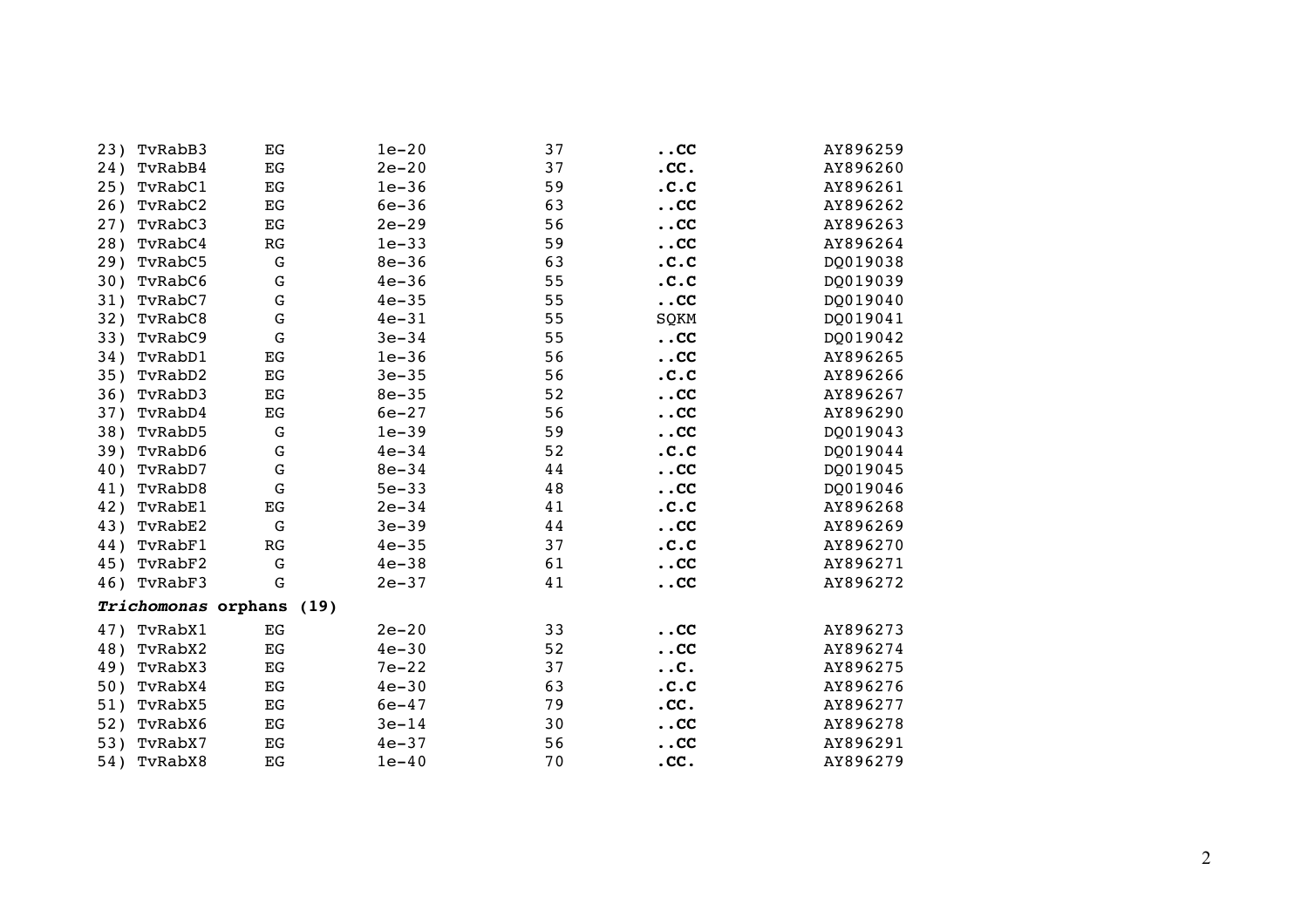| 55) | TvRabX9  | EG | $4e-22$   | 30 | $\ldots$ CC $\,$ | AY896280 |
|-----|----------|----|-----------|----|------------------|----------|
| 56) | TvRabX10 | EG | $6e-36$   | 74 | $\ldots$ CC      | AY896281 |
| 57) | TvRabX11 | EG | $1e-42$   | 67 | $\ldots$ CC      | AY896282 |
| 58) | TvRabX12 | EG | $5e - 34$ | 52 | $\ldots$ CC      | DO019047 |
| 59) | TvRabX13 | EG | $9e - 31$ | 56 | $\ldots$ CC $\,$ | AY896283 |
| 60) | TvRabX14 | EG | $1e-26$   | 41 | $\ldots$ CC $\,$ | AY896292 |
| 61) | TvRabX15 | EG | $1e-31$   | 52 | $\ldots$ CC      | AY896284 |
| 62) | TvRabX16 | RG | $4e - 25$ | 33 | $\ldots$ CC $\,$ | AY896285 |
| 63) | TvRabX17 | RG | $1e-29$   | 56 | .C.C             | AY896286 |
| 64) | TvRabX18 | RG | $1e-29$   | 37 | .C.C             | AY896287 |
| 65) | TvRabX19 | RG | $3e-23$   | 52 | $\ldots$ CC $\,$ | AY896288 |

<sup>1</sup>TvRabn are named according to subfamily membership whereas TvRabXn could not be assigned to specific subfamilies (see phylogenies in Figures 1, 2 and S1). This nomenclature is in accordance with the systematic and consistent naming proposed by Pereira-Leal and Seabra (2001) [3].

<sup>2</sup>Three sources of DNA sequences provided Rab genes: EST  $(E)$ , 5'RACE cloning  $(R)$  and genome data at TIGR  $(G)$ .

<sup>3</sup>Top BLATP hits e-score obtained using the NCBI Blast server, in all cases the top hit was a Rab homologue. RPS-BLAST (Reverse Position-Specific BLAST) [33] also recovered Rab PSSM (Position-Specific Score Matrix) as top hits (namely cd00154 or smart00175) among the different Ras-like small GTPases PSSM (Ras, Sar, Rho, Ran, ARF).

4 The Rab specific family motifs (RabF) are generally conserved in *Trichomonas* proteins. RabF motifs - total of 27 residues, according to Pereira-Leal and Seabra 2001 [3]; RabF1: IGVDF, RabF2: KLQIW, RabF3: RFRSIT, RabF4: YYRGA and RabF5: LVYDIT, at positions shown in Figure 3.

5 All but two of the *Trichomonas* putative proteins have predicted characteristic Rab C-terminal double cysteine motifs, key for Rab prenylation (including ..CC, .CC. or .C.C,; dot representing any amino acid). TvRabX3 has only one cysteine towards the C-terminus whereas TvRabC8 has RASQKM as the last six residues.

6 GenBank accession numbers.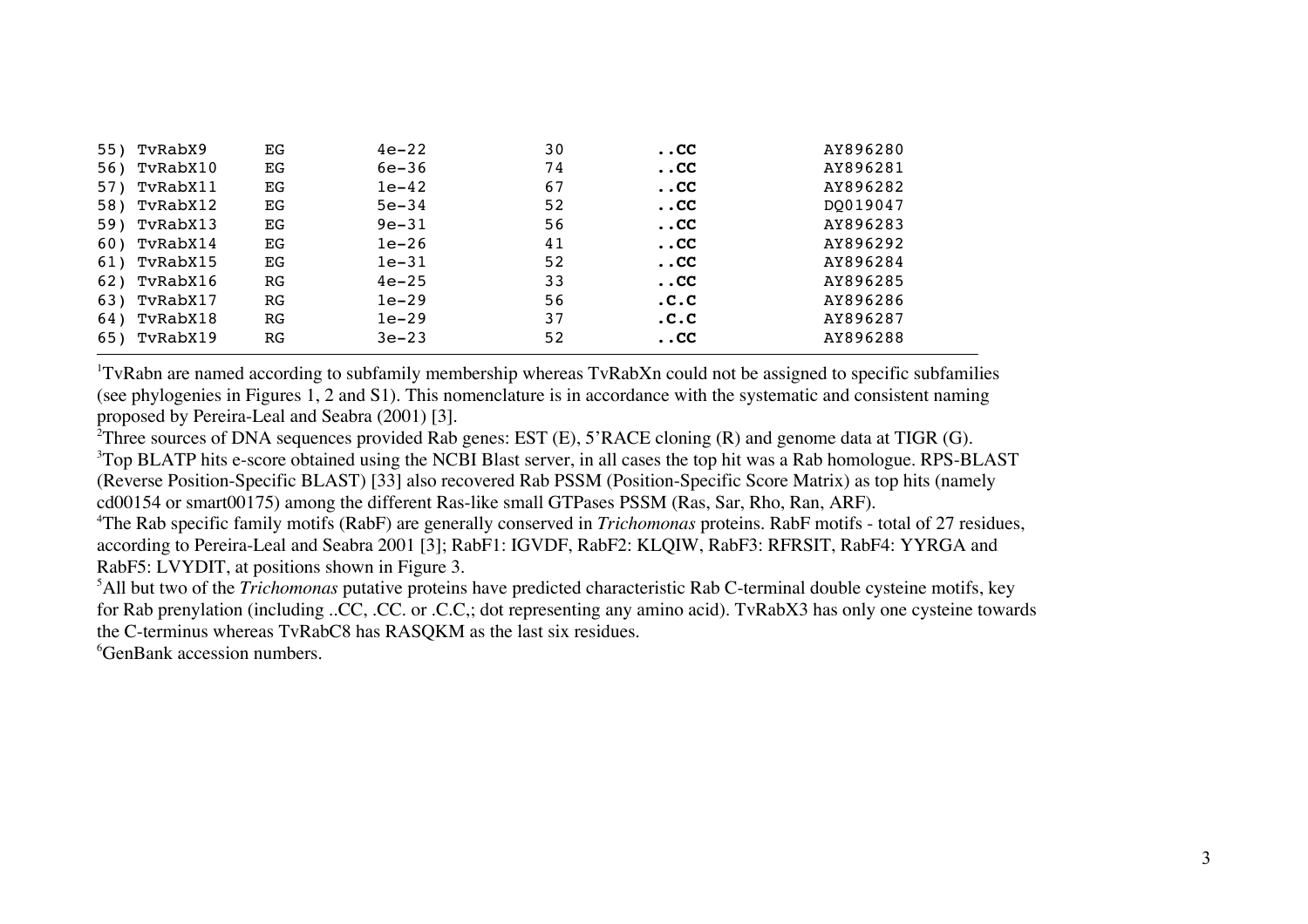| Sequence<br>name*  | <b>Binding</b><br>residues $(11)$              | Total no. of<br>differences<br>to HsRab5a | No. of non<br>conservative<br>changes to HsRab5a** |
|--------------------|------------------------------------------------|-------------------------------------------|----------------------------------------------------|
| HsRab5a            | <b>GAFLTWRYLMY</b>                             |                                           |                                                    |
| HsRab5b            | <b>GAFLTWRYLMY</b>                             | 0                                         | 0                                                  |
| HsRab5c            | <b>GAFLTWRYLMY</b>                             | 0                                         | 0                                                  |
| HsRab22a           | <b>GAFMTWRFLMY</b>                             | 2                                         | 1                                                  |
| HsRab22b           | <b>GAFMTWRFLMY</b>                             | 2                                         | 1                                                  |
| ScYpt51            | <b>GAFLTWRFLMY</b>                             | 1                                         | 1                                                  |
| ScYpt52            | <b>GAFLSWRYLMY</b>                             | 1                                         | 0                                                  |
| ScYpt53            | <b>GAFLTWRFLMY</b>                             | 1                                         | 1                                                  |
| TvRab5a            | <b>GAFLSWRYMMY</b>                             | 2                                         | 0                                                  |
| TvRab5b            | <b>GAFVTWKYLMY</b>                             | 2                                         | 0                                                  |
| TvRab5c            | <b>GAFTSWKYLMY</b>                             | 3                                         | 1                                                  |
| TvRab5d            | <b>GAFNSWKYLMY</b>                             | 3                                         | 1                                                  |
| TvRabC1            | <b>GAFLTWKFLMY</b>                             | 2                                         | 1                                                  |
| TvRabC5            | <b>GAFLTWKFLMY</b>                             | 2                                         | 1                                                  |
| TvRabC3            | <b>GAFLTWKFLMY</b>                             | 2                                         | 1                                                  |
| TvRabC4<br>TvRabC6 | <b>GAFLTWKYLMY</b><br><b>GAFHTWKYLMY</b>       | 1<br>2                                    | $\mathbf 0$                                        |
|                    |                                                |                                           | 1<br>3                                             |
| TvRabC2<br>TvRabC7 | <b>GAFQNWQSLMY</b>                             | 4                                         | $\overline{c}$                                     |
| TvRabC8            | <b>GAFQNWKFLMY</b><br><mark>GAFQNWKFLMY</mark> | 4                                         | $\overline{c}$                                     |
| TvRabC9            | <b>GALQEWKFLMY</b>                             | 4<br>5                                    | 3                                                  |
| TvRabD1            | <b>GAFVTWVYLMY</b>                             | 2                                         | 1                                                  |
| TvRabD2            | <b>GAFVTWVYLMY</b>                             | 2                                         | $\mathbf 1$                                        |
| TvRabD6            | <b>GAFVTWVYLMY</b>                             | 2                                         | 1                                                  |
| TvRabD3            | <b>GSFFTWVYLMY</b>                             | 2                                         | 1                                                  |
| TvRabD4            | <b>GAFVTWVYLMY</b>                             | 2                                         | 1                                                  |
| TvRabD5            | <mark>GAFVTWVYLMY</mark>                       | 2                                         | 1                                                  |
| TvRabD7            | <b>GAFVTWLYLMY</b>                             | 2                                         | $\mathbf 1$                                        |
| TvRabD8            | <mark>GAF</mark> ITWEYLMY                      | 2                                         | 1                                                  |
| TvRabA1            | GVFDSWRFIAY                                    | 6                                         | 2                                                  |
| TvRabA2            | GVFIAWRFIAY                                    | 6                                         | $\overline{c}$                                     |
| TvRabA3            | GIYFTWRFIAY                                    | 6                                         | $\overline{c}$                                     |
| TvRabA4            | <b>GVFDSWRFIAY</b>                             | 6                                         | $\overline{c}$                                     |
| TvRabA5            | <mark>GIYFTWRF</mark> IAY                      | 6                                         | $\overline{c}$                                     |
| TvRabA6            | GVFKSWRFVAY                                    | 6                                         | $\overline{c}$                                     |
| TvRabB1            | APSCNWRFIMF                                    | 8                                         | 6                                                  |
| TvRabB2            | APYSCWRYILF                                    | 8                                         | 6                                                  |
| TvRabB3            | APSCSWRFIMF                                    | 8                                         | 6                                                  |
| TvRabB4            | TP <mark>LSPWRY</mark> IVF                     | 7                                         | 5                                                  |
| TvRabE1            | A <mark>AFFQWEYLIY</mark>                      | 5                                         | 3                                                  |
| TvRabE2            | SAFFOWEYLIY                                    | 5                                         | 3                                                  |
| TvRabF1            | <b>QPLAQWRYLLF</b>                             | 7                                         | $\overline{4}$                                     |
| TvRabF2            | <b>QAFFQWRFLMY</b>                             | 4                                         | 3                                                  |
| TvRabF3            | QPFCQWRYLLF                                    | 6                                         | 5                                                  |
|                    |                                                |                                           |                                                    |

**Table S2.** Comparison of the 11 residues demonstrated to be involved in HsRab5a-rabaptin5 binding with homologous sites from selected Rab sequences.

\*Hs: *Homo sapiens*, Sc: *Saccharomyces cerevisiae,* Tv: *Trichomonas vaginalis*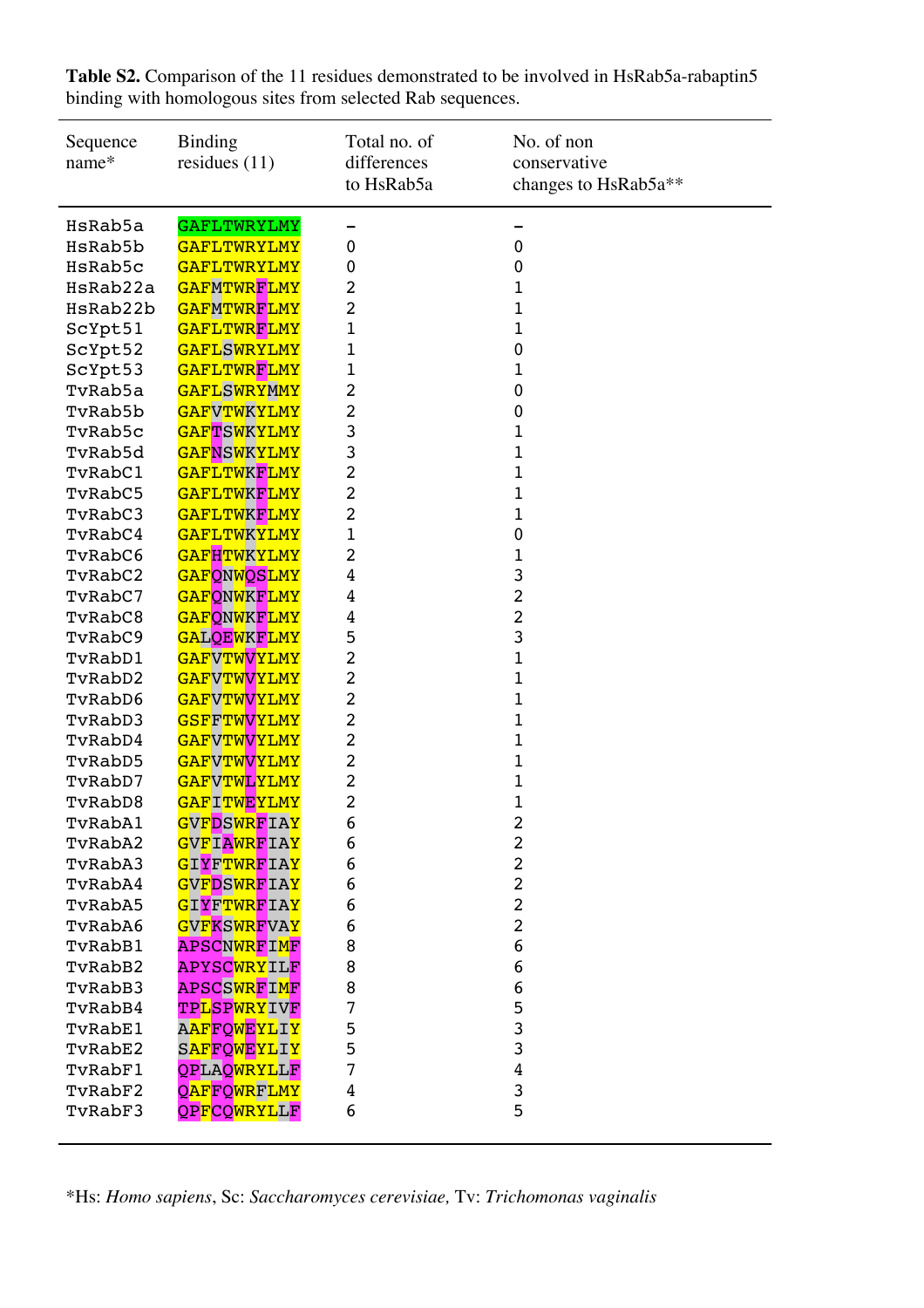\*\*Residue colouring indicates changes in relation to the HsRab5a positions (G54, A55, F57, L58, T59, W74, R81, Y82, L85, M88, and Y89 - see [31]): yellow for identical residues, grey for conservative changes and purple for non-conservative changes, according to the categories implemented in SEAVIEW [29].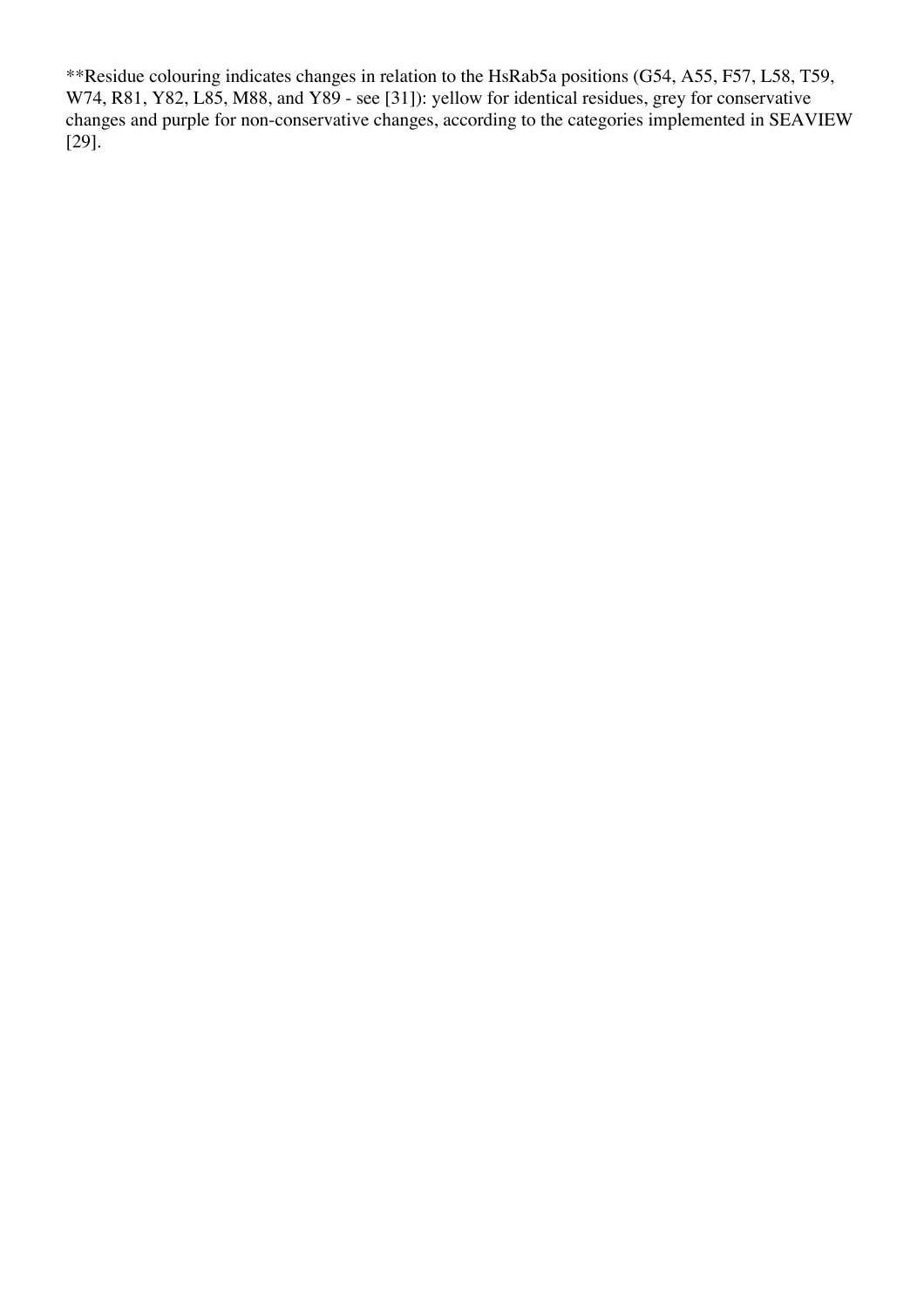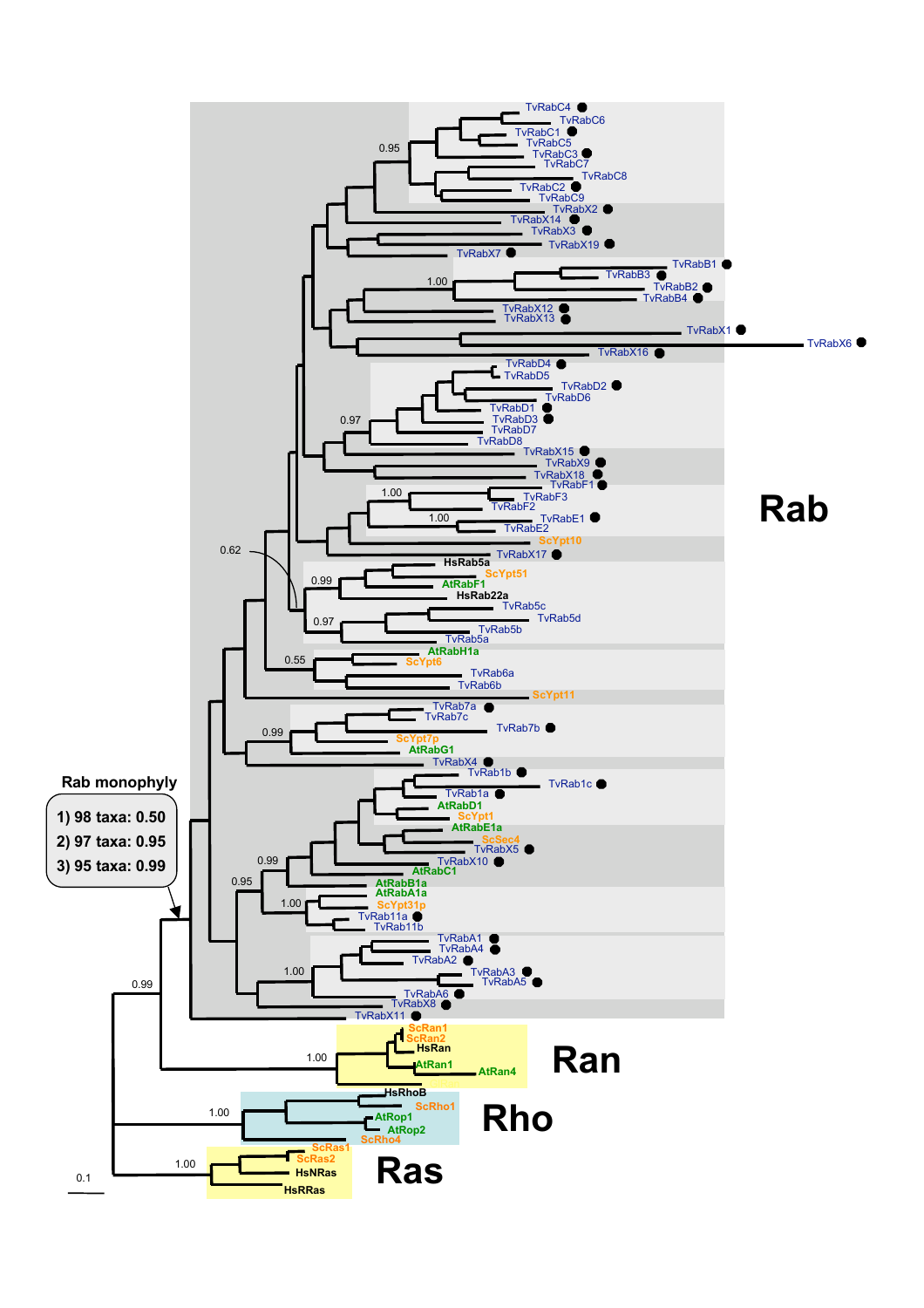**Figure S1.** *Trichomonas* **Rab proteins cluster with Rab homologues and segregate from other small GTPases.** The phylogenetic relationship of putative *Trichomonas vaginalis* (blue) Rabs relative to Ras, Rho, Ran and Rab GTPase representatives from *Homo sapiens* (black), *Saccharomyces cerevisiae* (orange) and *Arabidopsis thaliana* (green) is shown. The shown tree is the consensus Bayesian tree recovered from an alignment including 98 taxa and 161 amino acids with posterior probabilities (PP) shown above the nodes. All putative Rab proteins from *Trichomonas* are part of a monophyletic group (the Rab clade, which is indicated in grey shading) with representative Rab sequences from human and yeast. When TvRabX11 is removed the PP for Rab monophyly increases to 0.95 and when two additional Rab sequences are removed, the highly divergent TvRabX6 and Ypt11, Rab monophyly is supported by PP of 0.99. The scale bar represents 10% sequence divergence. The 45 TvRab that were also recovered as cDNA (EST or RACE clones, see Table S1) are indicated with black dots.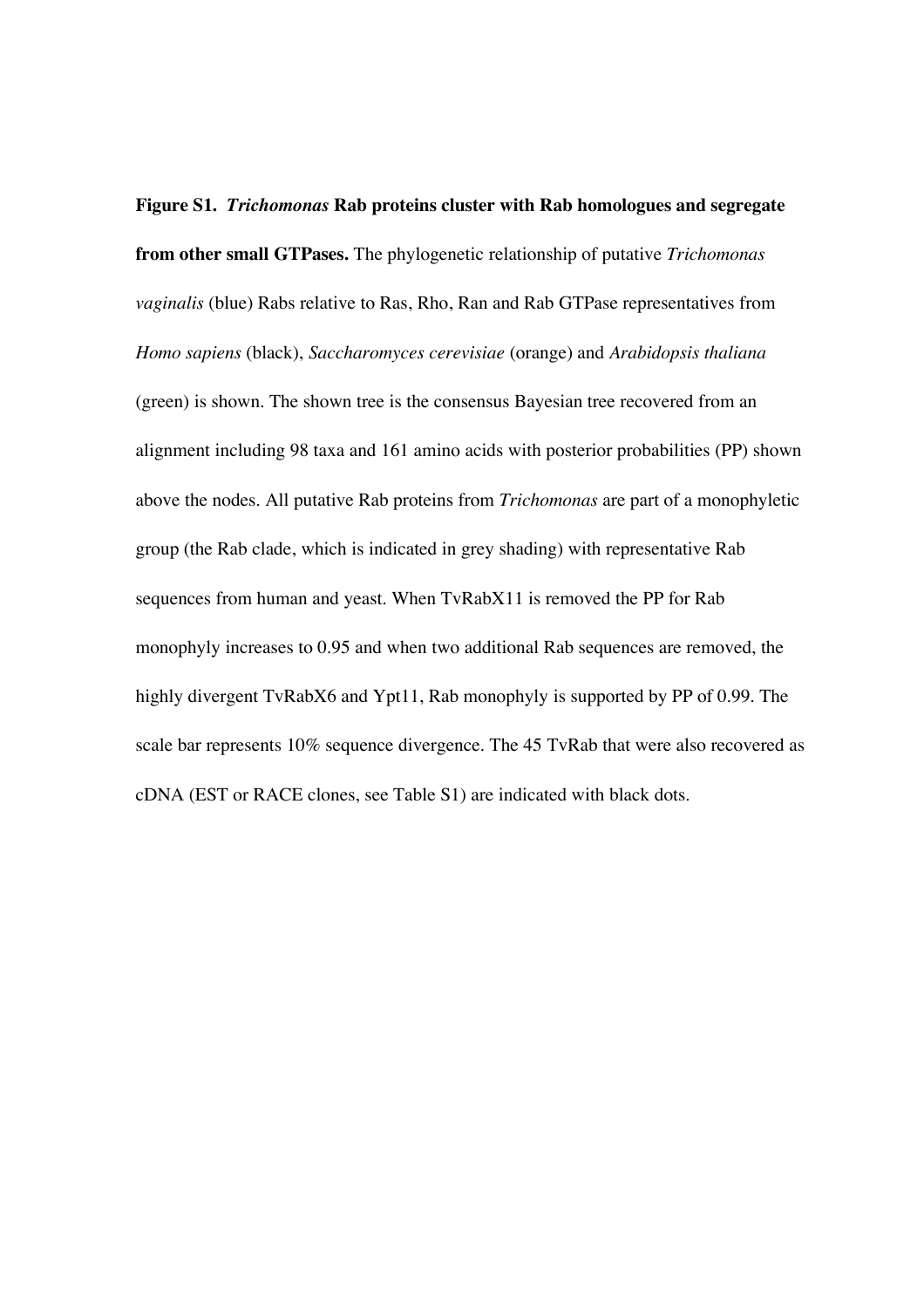| HsRab3a  |             |                                                                                 |  | MASATDSRYG QKESSDQN <mark>FD YM</mark> FKILIIGN SSVGKTSFLF RYADDSFTPA FVST <mark>VGIDF</mark> K VKTIYRND-- |                                      |
|----------|-------------|---------------------------------------------------------------------------------|--|------------------------------------------------------------------------------------------------------------|--------------------------------------|
| HsRab6a' |             |                                                                                 |  | ---------MS TGGDFGN-PL RKFKLVFLGE QSVGKTSLIT RFMYDSFDNT YQATIGIDFL SKTMYLED--                              |                                      |
| PfRab6   | ----------- |                                                                                 |  | -MDEFONSGL NKYKLVFLGE QAVGKTSIIT RFMYDTFDNN YOSTIGIDFL SKTLYLDE--                                          |                                      |
|          |             |                                                                                 |  | Switch I                                                                                                   |                                      |
| HsRab5a  |             | --MASRGATR PNGPNTGNKI CQFKLVLLGE SAVGKSSLVL RFVKGQFHEF QESTI <mark>GAAFL</mark> |  |                                                                                                            | TQTVCLDD--                           |
| HsRab5b  |             | --MTSRSTAR PNGQPQASKI CQFKLVLLGE SAVGKSSLVL RFVKGQFHEY QESTI <mark>GAAFL</mark> |  |                                                                                                            | TOSVCLDD--                           |
| HsRab5c  |             | -MAGRGGAAR PNGPAAGNKI CQFKLVLLGE SAVGKSSLVL RFVKGQFHEY                          |  | QESTI <mark>GAAFL</mark>                                                                                   | TQTVCLDD--                           |
| HsRab22a |             | ---------- -------MAL RELKVCLLGD TGVGKSSIVW RFVEDSFDPN                          |  | INPTI <mark>GASFM T</mark> KTVQYQN--                                                                       |                                      |
| HsRab22b |             |                                                                                 |  | ISPTI <mark>GASFM T</mark> KTVPCGN--                                                                       |                                      |
| ScYpt51  |             | --------- ----- MNTSV TSIKLVLLGE AAVGKSSIVL RFVSNDFAEN                          |  | KEPTI <mark>GAAFL</mark>                                                                                   | TQRVTINE--                           |
| ScYpt52  |             | ---------- -------------- H LQFKLVLLGD SSVGKSSIVH RFVKDTFDEL                    |  | RESTI <mark>GAAFL</mark>                                                                                   | SOSITIHPND                           |
| ScYpt53  |             | --------- MDKHTAAIPT LTIKVVLLGE SAVGKSSIVL RFVSDDFKES                           |  | KEPTI <mark>GAAFL</mark>                                                                                   | TKRITRDG--                           |
| TvRab5a  |             | --------- -MLLAAGSNL KEAKVVMLGS TTVGKSSIVT MLTRGSFSES                           |  | CASTI <mark>GAAFL</mark>                                                                                   | SKTINLGD--                           |
| TvRab5b  |             | --------- --- MKNREVC NTQKIVLLGA ASAGKTSLVF RFAHDRFLPN                          |  | SESTI <mark>GAAFV</mark>                                                                                   | <mark>T</mark> KSVIINN--             |
| TvRab5c  |             | ---------- -- MRQAKTGS RVEKIVLLGA QSSGKTSIVT RIQNNTFNAN                         |  | AGSTI <mark>GAAFT</mark>                                                                                   | SKIMMVDD--                           |
| TvRab5d  |             | --------- ---- MNPRSI RSEKVVLIGS QGCGKTSIVL RYCKNVFSGT                          |  | VGSTVGAAFN                                                                                                 | SKVVNYAG--                           |
| TvRabC1  |             | ---------- ----------- RSLKVVLVGD TKVGKSCVLS RFVQGTFDRN                         |  | MPATI <mark>GAAFL</mark>                                                                                   | <mark>T</mark> KVITTSS--             |
| TvRabC5  |             | ---------- ---------- M HTLKVVIVGE TKVGKSCILS RFVQGSFDAS                        |  | MPATI <mark>GAAFL</mark>                                                                                   | <mark>T</mark> KVITTSE--             |
| TvRabC3  |             | ---------- ----------- QSLKVVIVGD TQVGKSCIGA RYTQGTFDGD                         |  | TTPTI <mark>GAAFL</mark>                                                                                   | <mark>T</mark> KVISTEK--             |
| TvRabC4  |             | ---------- ------------ RSLKAVLVGD TKVGKSCILS QFVQETYDKN                        |  | MPAT <mark>VGAAFL</mark>                                                                                   | <mark>T</mark> KIVTTEA--             |
| TvRabC6  |             | ---------- ------------ RSLKAVLVGD TKVGKSCILS RFVQDSFDQN                        |  | TPAT <mark>VGAAFH T</mark> KIVHTDY--                                                                       |                                      |
| TvRabC2  |             | ---------- ---------- -- MKIVLVGD TQVGKTCVLA RLINKEFKSD                         |  | SQATIGAAFQ NYFLQTPA--                                                                                      |                                      |
| TvRabC7  |             | ---------- ---------- -- MKIVLVGD TQVGKTCLVK RLTSGTYTDN                         |  | NPATI <mark>GAAFO</mark> NCIIOTEH--                                                                        |                                      |
| TvRabC8  |             | ---------- ---------- -- MKIVVIGE TQVGKTCLLR RLYANAFTNN                         |  | IPOTIGAAFO NYVIOTOK--                                                                                      |                                      |
| TvRabC9  |             | ---------- ---------- -- MKIVLVGD TQVGKTSIVT RLKKGRFAEN                         |  | TTATVGAALO EYVVOTET--                                                                                      |                                      |
| TvRabD1  |             | ---------- ----- MSTSA TSVKRVLLGD SGVGKTSIAT QYISGKAPQS                         |  |                                                                                                            | VKPTI <mark>GAAFV T</mark> KSIVVDG-- |
| TvRabD2  |             |                                                                                 |  | LKPTIGAAFV TKNVVVEG--                                                                                      |                                      |
| TvRabD6  |             | ---------- ------ MTSS PTVKVVLLGD SGVGKTSIVN RYTTGVVQLS                         |  | VKPTI <mark>GAAFV T</mark> KEISVEG--                                                                       |                                      |
| TvRabD3  |             | ---------- ----- MADQV TSIKIVLLGD SGVGKTSIVA QYVSGSTPDS                         |  | IKPTV <mark>GSAFF T</mark> KEITMSG--                                                                       |                                      |
| TvRabD4  |             | ---------- ----- MTDSG NAIKLVLLGD SGVGKTSIVT RYVSGSAPEN                         |  | VNPTI <mark>GAAFV T</mark> KDVLIDG--                                                                       |                                      |
| TvRabD5  |             | -----MTDSG NAIKLVLLGD SGVGKTSIVT OYVSGSAPEN                                     |  | VNPTI <mark>GAAFV T</mark> KDVNIDG--                                                                       |                                      |
| TvRabD7  |             | ---------- ----- MEDDE NAIKIVLLGD SGVGKTSIVS MFVSGAMPEV                         |  | AAPT <mark>VGAAFV T</mark> KQFELNN--                                                                       |                                      |
| TvRabD8  |             | ---------- ------------- MS IPIKLVTLGE SGVGKTSVIN RYITGSFPES                    |  | SKPTI <mark>GAAFI T</mark> KEVKFGN--                                                                       |                                      |
| TvRabA1  |             | ---------- ------MESS STFKFIIIGS SGVGKTALLR RLVENKFVHD                          |  | QQSTI <mark>GVEFD</mark> STSIEVDD--                                                                        |                                      |
| TvRabA2  |             |                                                                                 |  | -------MS GNYKFIVIGS SGVGKTAILK RLVDDVFTGE SQSTI <mark>GVEFI</mark> ATTIDVDG--                             |                                      |
| TvRabA3  |             | -----MADQP IQFKFIVIGC SGAGKTSILR RLVENKFVKG                                     |  | TOST <mark>VGIEYF T</mark> HITTING--                                                                       |                                      |
| TvRabA4  |             |                                                                                 |  | ------MSSV ISYKFIIVGA SGVGKTAILK RLVEDSFTEE SQSTI <mark>GVEFD</mark> STMLTIDG--                            |                                      |
| TvRabA5  |             |                                                                                 |  | ----MAESP LQFKFIVIGC SGAGKTSILR RLCEDKFNRG TQST <mark>VGIEYF T</mark> YVTNIEN--                            |                                      |
| TvRabA6  |             | --MKSTIS QSFKIVVVGS SGVGKTAIVQ RLIDGTFREE GQST <mark>VGVE</mark> FK             |  |                                                                                                            | SFICPLED-                            |
|          |             |                                                                                 |  |                                                                                                            | <b>AAAAAA/</b>                       |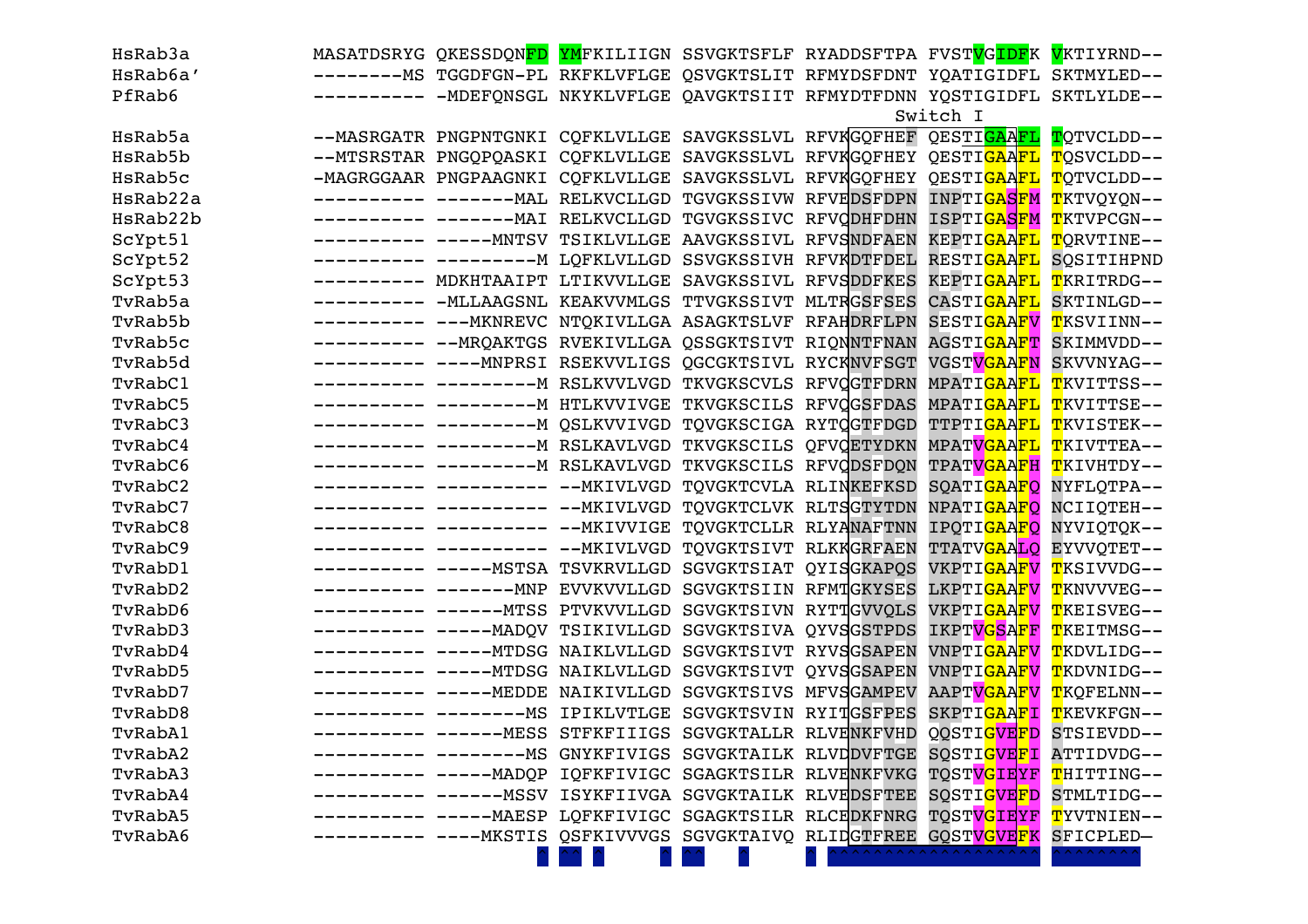| HsRab3a  |                                                 |           | ------KRIK L <mark>Q</mark> I <mark>W</mark> DTAGQE <mark>RY</mark> RT <mark>I</mark> TTA <mark>Y</mark> Y <mark>RGAM</mark> GFILMY DITNEESFNA VQDWSTQIKT YS- <mark>WDN</mark> AQVL |  |  |
|----------|-------------------------------------------------|-----------|-------------------------------------------------------------------------------------------------------------------------------------------------------------------------------------|--|--|
| HsRab6a' |                                                 |           | ------RTIR LQLWDTAGQE RFRSLIPSYI RDSAAAVVVY DITNVNSFQQ TTKWIDDVRT ER-GSDVIIM                                                                                                        |  |  |
| PfRab6   |                                                 |           | ------GPVR LQLWDTAGQE RFRSLIPS-I RDSAAAIVVY DITNRQSFEN TTKWIQDILN ER-GKDVIIA                                                                                                        |  |  |
|          |                                                 | Switch II |                                                                                                                                                                                     |  |  |
| HsRab5a  |                                                 |           | ------TTVK FEI <mark>W</mark> DTAGQE RYHSLAPMYY RGAQAAIVVY DITNEESFAR AKNWVKELQR QA-SPNIVIA                                                                                         |  |  |
| HsRab5b  |                                                 |           | ------TTVK FEI <mark>W</mark> DTAGQE <mark>RY</mark> HS <mark>L</mark> AP <mark>MY</mark> Y RGAQAAIVVY DITNQETFAR AKTWVKELQR QA-SPSIVIA                                             |  |  |
| HsRab5c  |                                                 |           | ------TTVK FEI <mark>WD</mark> TAGQE <mark>RY</mark> HS <mark>L</mark> AP <mark>MY</mark> Y RGAQAAIVVY DITNTDTFAR AKNWVKELQR QA-SPNIVIA                                             |  |  |
| HsRab22a |                                                 |           | -------ELHK FLI <mark>WD</mark> TAGQE <mark>RFRAL</mark> AP <mark>MY</mark> Y RGSAAAIIVY DITKEETFST LKNWVKELRQ HG-PPNIVVA                                                           |  |  |
| HsRab22b |                                                 |           | -------ELHK FLI <mark>W</mark> DTAGQE <mark>RFHSL</mark> AP <mark>MY</mark> Y RGSAAAVIVY DITKQDSFYT LKKWVKELKE HG-PENIVMA                                                           |  |  |
| ScYpt51  |                                                 |           | ------HTVK FEI <mark>W</mark> DTAGQE <mark>RFASL</mark> AP <mark>MY</mark> Y RNAQAALVVY DVTKPQSFIK ARHWVKELHE QA-SKDIIIA                                                            |  |  |
| ScYpt52  |                                                 |           | GNETKDVVIK FEI <mark>W</mark> DTAGQE <mark>RYKSL</mark> AP <mark>MY</mark> Y RNANAALVVY DITQEDSLQK ARNWVDELKN KVGDDDLVIY                                                            |  |  |
| ScYpt53  |                                                 |           | ------KVIK FEI <mark>W</mark> DTAGQE <mark>RFAPLAPMY</mark> Y RNAQAALVVF DVTNEGSFYK AQNWVEELHE KV-GHDIVIA                                                                           |  |  |
| TvRab5a  | ------QELK LQI <mark>WD</mark> TGGSE RYRAMAPMYF |           | QNANAAIIVY DITSSTSYND VESWLKELRE KG-PASIIIA                                                                                                                                         |  |  |
| TvRab5b  |                                                 |           | ------NEVK LEI <mark>WD</mark> TGGSE K <mark>Y</mark> RS <mark>L</mark> AP <mark>MY</mark> Y RDAAAAIIVF DVTTETSLDD AASWLDELKK NG-PQEVFLA                                            |  |  |
| TvRab5c  |                                                 |           | ------TQVK LDI <mark>WD</mark> TAGSE KYKS <mark>LIPMY</mark> Y RDARAAIIVL DVTREETIPA AVEWLNELRE HG-KQDCVVV                                                                          |  |  |
| TvRab5d  |                                                 |           | ------HQIQ LDI <mark>W</mark> DTAGSE K <mark>Y</mark> RS <mark>L</mark> AP <mark>MY</mark> Y RDARVAIIVV DITNKDSLSE ADDWVKAVRE GG-RSDCAFV                                            |  |  |
| TvRabC1  |                                                 |           | ------GPVR LQL <mark>W</mark> DTAGQE KFRS <mark>L</mark> AP <mark>MY</mark> Y RSSSVALMVY DVTQKESLDS LDDWASEIAD KA-PHNIKFV                                                           |  |  |
| TvRabC5  |                                                 |           | ------GPMR LQL <mark>W</mark> DTAGQE KFRS <mark>L</mark> AP <mark>MY</mark> Y RSANVAVLVY DVTSKSSLES LEDWSAEIAD KA-PPGIKLV                                                           |  |  |
| TvRabC3  |                                                 |           | ------GSVR LQL <mark>W</mark> DTAGQE KFKS <mark>L</mark> AP <mark>MY</mark> N RSAGVVIIVY SITNKSSYDS AREWARDIRE KA-SPIAKIV                                                           |  |  |
| TvRabC4  |                                                 |           | ------GPIR LQL <mark>W</mark> DTAGQE KYRS <mark>L</mark> APMYY RSAAAALLVY DVTSKSSLEN LRNWNQEICE KA-PAGITIF                                                                          |  |  |
| TvRabC6  |                                                 |           | ------GPII LQL <mark>W</mark> DTAGQE K <mark>YRSL</mark> AP <mark>MY</mark> Y RSAAAAILVY DVTNKQSFEN LQLWNQEIIE KA-PSGLAIF                                                           |  |  |
| TvRabC2  |                                                 |           | ------GFVQ LQI <mark>W</mark> DTAGQE QSRS <mark>L</mark> AP <mark>MY</mark> Y RAASVAILFY DVTNLKSFQA LKDWMDELQE KA-PVQLQIV                                                           |  |  |
| TvRabC7  |                                                 |           | ------GNVS LQI <mark>W</mark> DTAGQE KFRA <mark>L</mark> APMYY RSASVAILCF DLTNPTSFNG LEQWAMELTE KA-SYTLKLV                                                                          |  |  |
| TvRabC8  |                                                 |           | ------GKVE LQL <mark>W</mark> DTAGQE KFRS <mark>LTPMY</mark> Y RLAAFAVICF DLTNKPSFEA LESWYTDIIE KG-PPRIQFV                                                                          |  |  |
| TvRabC9  |                                                 |           | ------GSVT MQI <mark>W</mark> DTAGQE KFRT <mark>L</mark> AP <mark>MY</mark> Y RTANVALIVY DITKSDTFRS LEIWTKELQD KG-PQGLRIC                                                           |  |  |
| TvRabD1  |                                                 |           | ------QPVE LLI <mark>W</mark> DTAGQE V <mark>YRGL</mark> AP <mark>MY</mark> Y RSALIAIVVF DITRQQSYDS VSYWINELKA NA-DSRTIIV                                                           |  |  |
| TvRabD2  |                                                 |           | -------HNLE LRI <mark>W</mark> DTAGQE V <mark>YRGL</mark> AP <mark>MY</mark> Y RSANIAIIVY DVTNQPSYES VDYWVGELKK NL-KNSSVIM                                                          |  |  |
| TvRabD6  |                                                 |           | ------KDYE LLI <mark>W</mark> DTAGQE V <mark>Y</mark> RG <mark>L</mark> AP <mark>MY</mark> Y RSAAIAIIVY DCIRPQTYQS VSYWIKELRM NV-DKNTVIV                                            |  |  |
| TvRabD3  | ------RPLE LLI <mark>WD</mark> TAGQE            |           | VYRGLAPMYY RSAKIAIIVF DITSAKSFES VSYWIKELTE NV-DGNLTIV                                                                                                                              |  |  |
| TvRabD4  | ------ONLE LLI <mark>WD</mark> TAGOE            |           | VYRGLAPMYY RSALIAFIVY DVTKAESFDS VSYWIRELKT NV-EENIVIL                                                                                                                              |  |  |
| TvRabD5  | ------QNLE LLI <mark>W</mark> DTAGQE            |           | VYRGLAPMYY RSALIAFIVY DVTKAETFDS VSYWIRELKT NV-EENIVIL                                                                                                                              |  |  |
| TvRabD7  |                                                 |           | ------NTFN LFI <mark>W</mark> DTAGQE L <mark>YRGL</mark> AP <mark>MY</mark> Y RNASIAFIVF DISREVTFNS VAYWIEELRE NS-TEDVIIV                                                           |  |  |
| TvRabD8  |                                                 |           | -------ETYN LMI <mark>W</mark> DTAGQE E <mark>Y</mark> RG <mark>L</mark> AP <mark>MY</mark> Y RNASIAIVMF DIVSRPSFEA VDYWLKDLKD NA-GPDIGVL                                           |  |  |
| TvRabA1  |                                                 |           | ------QVVK LQI <mark>W</mark> DTAGQE <mark>RFRSIAKAY</mark> F RNAVGVVLVF DVTERRTFDD VNMWLNDVHS LC-DPSARVI                                                                           |  |  |
| TvRabA2  |                                                 |           | -QSVK LQV <mark>W</mark> DTAGQE <mark>RFRSIAKAY</mark> F RSAIGVILVF DLTDRKSFED LNQWLNDVHS LC-DPNAVVT                                                                                |  |  |
| TvRabA3  |                                                 |           | --RTIK MMI <mark>W</mark> DTAGQE <mark>RFYTIAKAY</mark> F RSAL <mark>GVVLVF DITDRKSFDQ LPRWLRDARM EA-DPHCSVI</mark>                                                                 |  |  |
| TvRabA4  |                                                 |           | -RKVK LQI <mark>W</mark> DTAGQE <mark>RFRSISKAY</mark> Y RNAVGVILVF DLTERKTFED LSSWLYDVHT LC-DPNCVIQ                                                                                |  |  |
| TvRabA5  |                                                 |           | -KMVK MMI <mark>W</mark> DTAGQE <mark>R</mark> FYT <b>IARAY</b> F RNAL <mark>GVILVY DITDRKSFDQ LPRWLRDARV EA-DPHCTVI</mark>                                                         |  |  |
| TvRabA6  |                                                 |           | -QSVK LQI <mark>W</mark> DTAGQE <mark>R</mark> FKS <mark>VSKAY</mark> F RNAVGAILVY DITNETSFEE LSTWLNDLQA LC-NPNAYIL                                                                 |  |  |
|          |                                                 |           |                                                                                                                                                                                     |  |  |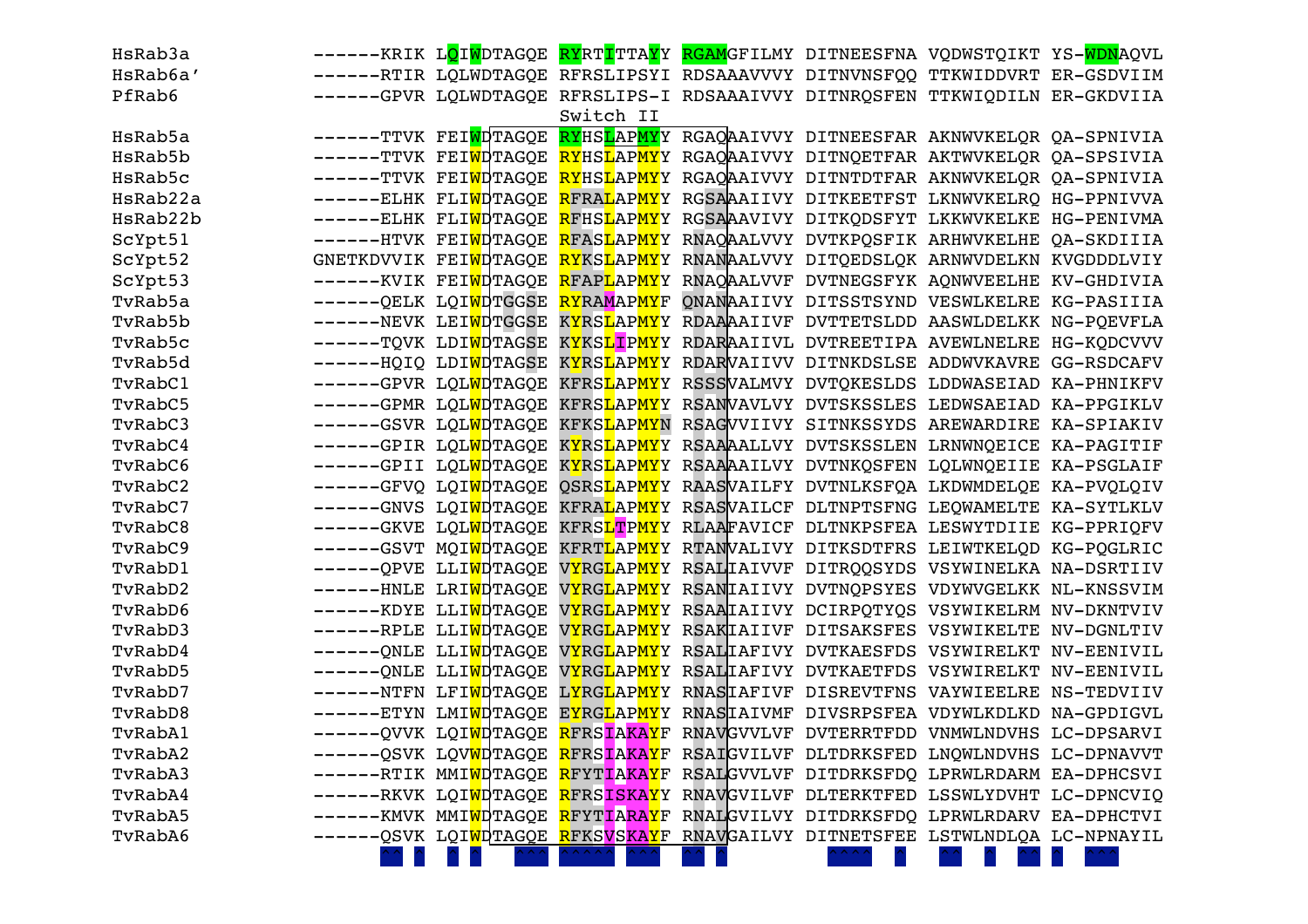| HsRab3a  |                                     | LVGNKCDMED ---------- --------- ERVVSSERGR QLADHL-GFE FFEASAKDNI NVKQTFERLV  |  |                                             |  |
|----------|-------------------------------------|------------------------------------------------------------------------------|--|---------------------------------------------|--|
| HsRab6a' |                                     | LVGNKTDLAD ---------- --------- KRQVSIEEGE RKAKEL-NVM FIETSAKAGY NVKQLFRRVA  |  |                                             |  |
| PfRab6   |                                     | LVGNKTDLGD ---------- --------- LRKVTYEEGM QKAQEY-NTM FHETSAKAGH NIKVLFKKTA  |  |                                             |  |
|          |                                     |                                                                              |  |                                             |  |
| HsRab5a  |                                     | LSGNKADLAN ---------- --------- KRAVDFQEAQ SYADDN-SLL FMETSAKTSM NVNEIFMAIA  |  |                                             |  |
| HsRab5b  |                                     | LAGNKADLAN ---------- --------- KRMVEYEEAQ AYADDN-SLL FMETSAKTAM NVNDLFLAIA  |  |                                             |  |
| HsRab5c  |                                     | LAGNKADLAS ---------- --------- KRAVEFQEAQ AYADDN-SLL FMETSAKTAM NVNEIFMAIA  |  |                                             |  |
| HsRab22a |                                     | IAGNKCDLID ---------- --------- VREVMERDAK DYADSI-HAI FVETSAKNAI NINELFIEIS  |  |                                             |  |
| HsRab22b |                                     | IAGNKCDLSD ---------- --------- IREVPLKDAK EYAESI-GAI VVETSAKNAI NIEELFQGIS  |  |                                             |  |
| ScYpt51  |                                     | LVGNKIDMLO EGG------- --------- ERKVAREEGE KLAEEK-GLL FFETSAKTGE NVNDVFLGIG  |  |                                             |  |
| ScYpt52  |                                     | LLGNKVDLCQ ETPSTETSPD SNEGGDEEQK VRAISTEEAK QYAQEQ-GLL FREVSAKTGE GVKEIFQDIG |  |                                             |  |
| ScYpt53  |                                     | LVGNKMDLLN NDDEN----- ---------E NRAMKAPAVQ NLCERE-NLL YFEASAKTGE NIYQIFQTLG |  |                                             |  |
| TvRab5a  |                                     | LAGNKSDLDQ ---------- --------- QRCVATEDAQ SFAQKHGIPI FKETSALKGI NIQEIFTDVA  |  |                                             |  |
| TvRab5b  |                                     | LAANKTDLAS ---------- --------- IRKISSETIQ DFANKNGIKI VYETSALTGS NVIQLFEDVT  |  |                                             |  |
| TvRab5c  |                                     | CAANKVDLTS ---------- --------- QRVITSEQVA DFAFSNQVSL YKETSALTGS GIQELFNETA  |  |                                             |  |
| TvRab5d  |                                     | LAANKCDLED ---------- --------- KRQIKNEEIN EFAFSHQIPY YRNTSSLTGE GITELFEAIS  |  |                                             |  |
| TvRabC1  |                                     | VIGNKCDMTE ---------- --------- ERVISTEMGK NVAQQLGATL FGETSAKTGE GISEIFSKIA  |  |                                             |  |
| TvRabC5  |                                     | VIGNKIDMES ---------- --------- ERVISTQAGK DAAAAMNAAL FGETSALTGV GINDIFAKIA  |  |                                             |  |
| TvRabC3  |                                     | LVANKIDLED ---------- --------- ERVISTQDLN TMAAEIHADY AIEVSAKTNA GISALFTRIA  |  |                                             |  |
| TvRabC4  |                                     | VVGNKIDATD ---------- --------- ERVVSSDAGR AMAQELGAAF YFETSAKTGE GINNLFNKVA  |  |                                             |  |
| TvRabC6  |                                     | IVGNKFDCIE ---------- --------- ERVVSPAAGQ SSAHDLGASY FFEVSAKTGE GINSLFLKVA  |  |                                             |  |
| TvRabC2  |                                     | IVGNKCDLED ---------- --------- -RVVSTTTAQ QFAKQNGAAF YCETSAKTGE GVLELFSEVA  |  |                                             |  |
| TvRabC7  |                                     | VVGNKKDLID ---------- ---------E RKVAFEAAND FAMK-HGAIF YTETSAKTGE SISELFYKIA |  |                                             |  |
| TvRabC8  |                                     | IVGTKKDCOE ---------- --------- DRVISFEEAM NFAESHGTAF YIETSAKTGE TFANYFYGLP  |  |                                             |  |
| TvRabC9  |                                     | IVGNKCDLAD ---------- --------- ERAVOTTOGE DFAYAHOASY FAEVSAKSGD GIIRLFEKIA  |  |                                             |  |
| TvRabD1  |                                     | VCANKTDLED ---------- --------- QRAVVEVTAQ EFAESH-GAL YAATSATTGS GIDRMFQMAV  |  |                                             |  |
| TvRabD2  |                                     | ICGNKADLYD ---------- --------- DRVIHDSSAK DLAAAN-GAL YCETSASSGT GINQLFDMTI  |  |                                             |  |
| TvRabD6  |                                     | VCANKIDREE ---------- --------- PKNPESEVAQ KFAFDN-GAL FIETSAISGI GIDRLFQMAV  |  |                                             |  |
| TvRabD3  |                                     | VCGNKTDLEE ---------- --------- ARAVTPEIVQ RKIEQV-NAF YVETSATNGQ GIDRLFQLAI  |  |                                             |  |
| TvRabD4  |                                     | VCGNKVDLED ---------- --------- KRTVEYQTAQ NMATEN-GAL YAEASATNGT GIERMFQVAI  |  |                                             |  |
| TvRabD5  |                                     | VCGNKVDLED ---------- --------- KRTVEFQTAQ NMATEN-GAL YAETSATTGT GVSRMFQVAI  |  |                                             |  |
| TvRabD7  |                                     | IVGNKNDLE- ---------- --------- -RNIDMAKCE QFATEH-KAI YCETSATTAT GIDRIFQLAI  |  |                                             |  |
| TvRabD8  |                                     | LCANKMDLOE ---------- --------- DRFQGADFLE FS-KDH-NVV YVETSALTGE GIDLLFEQAI  |  |                                             |  |
| TvRabA1  |                                     | LVGNKTDLAD ---------- --------- SRVIPVSEAE AYANHR-KLA YIETSARAGD NVKAVFTKLA  |  |                                             |  |
| TvRabA2  |                                     | LIGNKSDLVG ---------- --------- QRAITQSEAE AFAAMH-SLT YLETSALGGD NVQEAFQRTA  |  |                                             |  |
| TvRabA3  |                                     | LVGNKSDLAA ---------- --------- NRLVSKEEAE EFARTH-ELQ YIETSALDNN NIEETFIKTG  |  |                                             |  |
| TvRabA4  |                                     | LIGNKSDLAD ---------- --------- NRVISLAEAD AFAQRN-HMH YLEASAKSGS CISEAFTRCA  |  |                                             |  |
| TvRabA5  |                                     | LVGNKCDLKD ---------- --------- QRVVSEQEAK EFAAKN-ELT YIETSAANND NIQETFLEAG  |  |                                             |  |
| TvRabA6  |                                     | LVGNKGDLES ---------- ---------                                              |  | QRQVGVQQAK DFAEQH-KLE YIETSALSGQ NVSESFTRLA |  |
|          | $\langle$ $\land$ $\land$ $\rangle$ |                                                                              |  |                                             |  |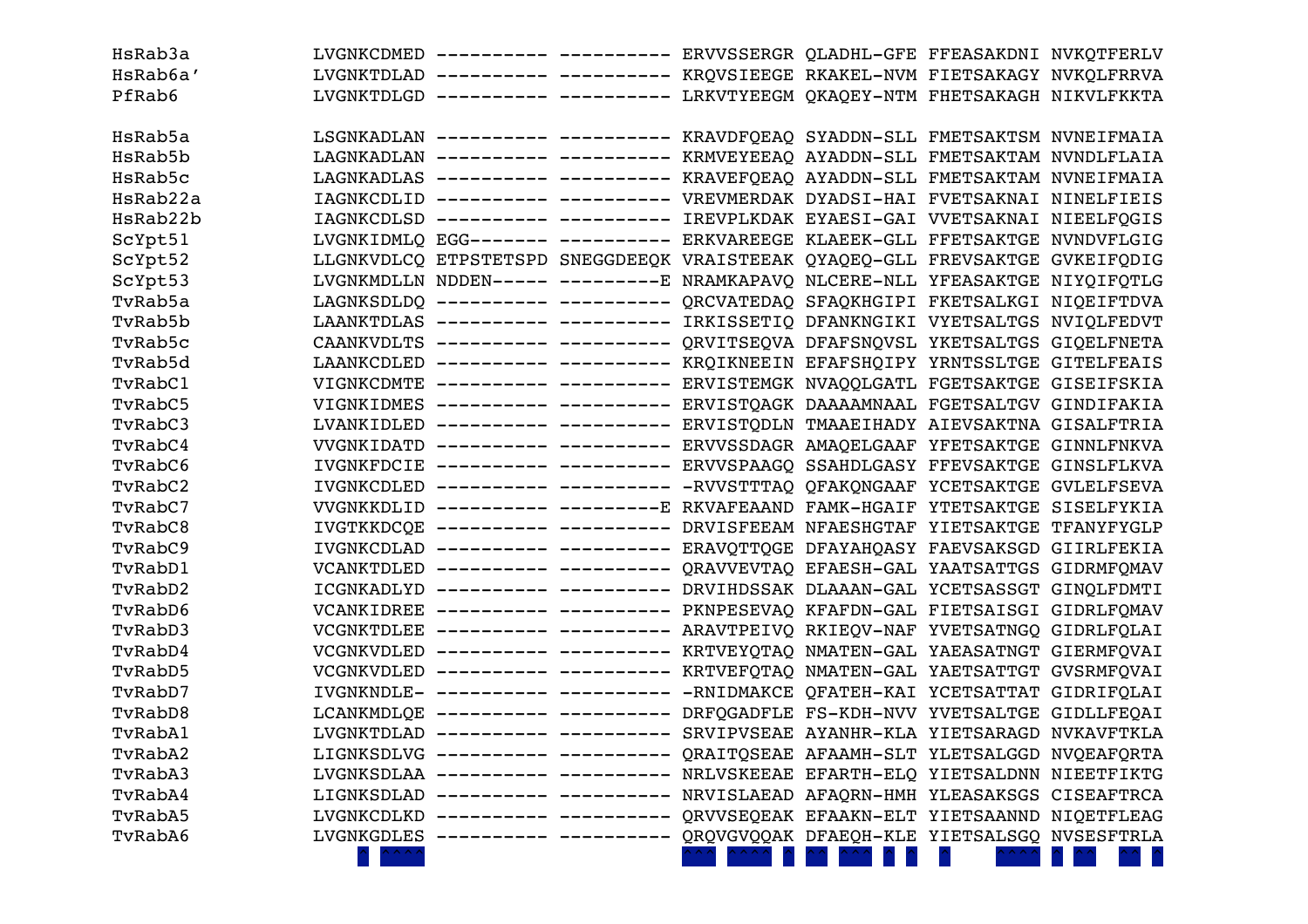| HsRab3a  |  | DVICEKMSES LDTADPAV-- ---------- ----TGAKQ GPQLSDQQVP PHQDCAC-   |  |  |
|----------|--|------------------------------------------------------------------|--|--|
| HsRab6a' |  | AALPGMESTO DRSREDMIDI KLEKP----- ---------- -----QEQPV SEGGCSC-  |  |  |
| PfRab6   |  | SKLPNLDNTN NNEANVVDIQ LTNN------ --------- ---SNKNDKN MLSKCLC-   |  |  |
|          |  |                                                                  |  |  |
| HsRab5a  |  |                                                                  |  |  |
| HsRab5b  |  | KKLPKSEPON LGGAAGRSRG VDLHEOS--- ---------- -------- 00 NKSOCCSN |  |  |
| HsRab5c  |  | KKLPKNEPQN ATGAPGRNRG VDLQENNP-- ---------- --------- A SRSQCCSN |  |  |
| HsRab22a |  | RRIPSTDANL PSGGKGFKLR RQP------- ---------- --------SE PKRSCC--  |  |  |
| HsRab22b |  | ROIPPLDPHE NGNNGTIKVE KPT------- --------- -------- MQ ASRRCC--  |  |  |
| ScYpt51  |  | EKIPLKTAEE QNSASNERES NNQ-RVDLNA AN-------- -----DGTS ANSACSC-   |  |  |
| ScYpt52  |  | EKLYDLKKDE ILSKQNRQIG GGNNGQVDIN LQRPS----- -------TN DPTSCCS-   |  |  |
| ScYpt53  |  | EKVPCPEQNT RQSSTHDRTI TDNQRIDLES TTV------- -----ESTR ETGGCNC-   |  |  |
| TvRab5a  |  | VAIARGAVST APAEQVTL-- ---------- ---------- ---TESNPKD KKKKCC--  |  |  |
| TvRab5b  |  | KQVDKFMAEN PTLKRPSK-- ---------- ------EVL DLLQGDDTPT KKSSCC--   |  |  |
| TvRab5c  |  | RLLIKLPAVE SQEDTELK-- ---------- ------GLV GNLDTTNQPP PKSGCC--   |  |  |
| TvRab5d  |  | DTLSKMTPLQ SANSEIDN-- ---------- ---------L LVGTNSNPPP SSGCNC--  |  |  |
| TvRabC1  |  | ELDINQEEII ETTTRVQN-- ---------- ---------- -----RNSNG EQGGCNC-  |  |  |
| TvRabC5  |  | EFDTMQDAVY EKPSDWKP-- ---------- ---------- -------TDN ESGGCSC-  |  |  |
| TvRabC3  |  | VLCEDGNNYM DKIGDQVI-- ---------- ---------- ------IPEQ SKGGCC--  |  |  |
| TvRabC4  |  | ETDIAHDTQI DKPVTKPV-- ---------- ---------- -----KPEGQ EGGGCC--  |  |  |
| TvRabC6  |  | ESDIQSDSPV ENERSNQL-- ---------- --------- -----KDTSE NKGGCSC-   |  |  |
| TvRabC2  |  | QLNDATDTVS KKKESMQIPT ---------- --------- ------ANDN NKKGCC--   |  |  |
| TvRabC7  |  | SHGQIESVYS PPPLEPAK-- ---------- ---------- --------PK ESGGCC--  |  |  |
| TvRabC8  |  |                                                                  |  |  |
| TvRabC9  |  | TLNEVDNRVT TSEPIEI--- ---------- ---------- ----MALNQN NKSSCC--  |  |  |
| TvRabD1  |  | GKLMKDQAGE PVNQNGKQGG GVALRE---- ---------- -------EQN TKKGCC--  |  |  |
| TvRabD2  |  | SKMLKDNAVS ENGQEGGIDI KE-------- --------- ------DKK KDKGCAC-    |  |  |
| TyRabD6  |  | LEYSRSAPEP VEPKAPNNNV NLE------- --------- -----OSKED KGGCSC--   |  |  |
| TvRabD3  |  | OROFSOKOEN ONODEEKVDL NNTOD----- ---------- ------SNT KKKGCC--   |  |  |
| TvRabD4  |  | STLLKORTPG PSPOPSVNL- ---------- --------- ---ODGKSKK EKGGCC--   |  |  |
| TvRabD5  |  | STLLKQRVPG PPTQDGRVNL E--------- --------- ---DGKKKDK EGKGCC--   |  |  |
| TvRabD7  |  | GEYERTOMNT STS-EIKADT V--------- --------- --NISEKKKK EKTGCC--   |  |  |
| TvRabD8  |  | KLFIKNKNQP IPPNPGNQI- ---------- ---------- -----NNQQS QKSTCC--  |  |  |
| TvRabA1  |  | TEVYRSSAKD PSVNPKSITA T--------- --------- ------GSTT EKSGCC--   |  |  |
| TvRabA2  |  | AEVYRRSLMK GDNKSAQPDV KKLD------ ---------- ------NKQG GEKKCC--  |  |  |
| TvRabA3  |  | ADLLRKVGTG EIAAAVTPPG SVQGSVTVTD ---------- -----SKDKG KKKNCC--  |  |  |
| TvRabA4  |  | TEIISKGLKA SNGNVDKTPL MPD------- ---------- -------SKK EDVCNC--  |  |  |
| TvRabA5  |  | RDLLKKVAAG TISGQKSATD GGHSVIIPD- ---------- ----PKTKNK KRNTCC--  |  |  |
| TvRabA6  |  | YGVATRVNNG QIQITSGAQK ASPFKVDE-- ---------- ----PPKQQQ SSGGCC-   |  |  |

 $\lambda$   $\lambda$   $\lambda$   $\lambda$